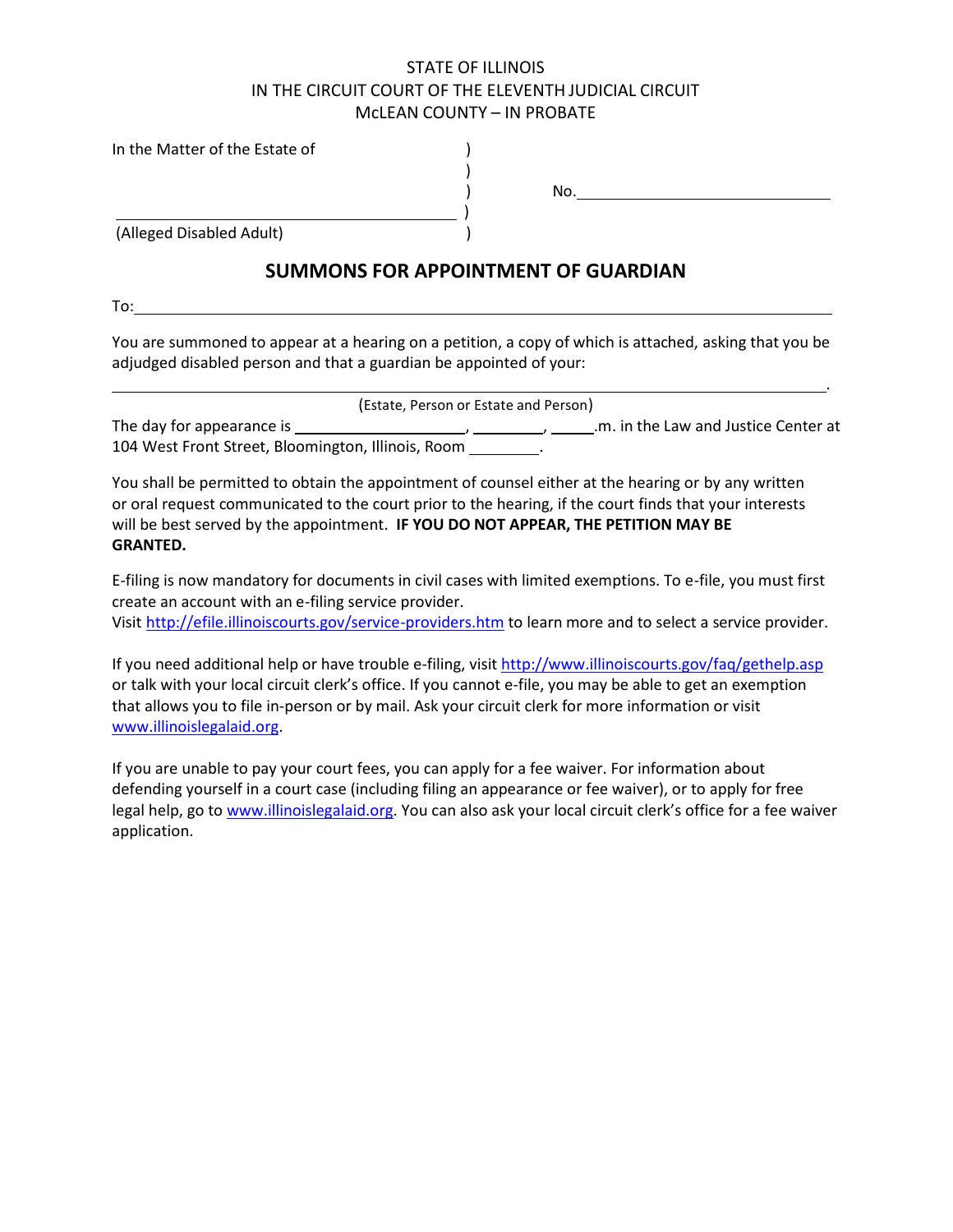#### **To the officer:**

This summons must be served on the alleged disabled person personally not later than 14 days before the day for appearance. The summons must be returned by the officer, or other person to whom it was given for service, with endorsement of service and fees, if any, not later than 2 days after service. If service cannot be made on the alleged disabled person personally, the summons shall be returned so indorsed.

WITNESS ,

(Seal of Court) (Clerk of the Circuit Court)

By:

(Deputy)

| the control of the control of the control of the control of the control of                                                                                                                                                                                                                                                                                                                                               | <b>REQUIRED</b> |
|--------------------------------------------------------------------------------------------------------------------------------------------------------------------------------------------------------------------------------------------------------------------------------------------------------------------------------------------------------------------------------------------------------------------------|-----------------|
|                                                                                                                                                                                                                                                                                                                                                                                                                          |                 |
|                                                                                                                                                                                                                                                                                                                                                                                                                          |                 |
|                                                                                                                                                                                                                                                                                                                                                                                                                          |                 |
|                                                                                                                                                                                                                                                                                                                                                                                                                          |                 |
|                                                                                                                                                                                                                                                                                                                                                                                                                          |                 |
|                                                                                                                                                                                                                                                                                                                                                                                                                          |                 |
| Email: $\frac{1}{\sqrt{1-\frac{1}{2}}}\frac{1}{\sqrt{1-\frac{1}{2}}}\frac{1}{\sqrt{1-\frac{1}{2}}}\frac{1}{\sqrt{1-\frac{1}{2}}}\frac{1}{\sqrt{1-\frac{1}{2}}}\frac{1}{\sqrt{1-\frac{1}{2}}}\frac{1}{\sqrt{1-\frac{1}{2}}}\frac{1}{\sqrt{1-\frac{1}{2}}}\frac{1}{\sqrt{1-\frac{1}{2}}}\frac{1}{\sqrt{1-\frac{1}{2}}}\frac{1}{\sqrt{1-\frac{1}{2}}}\frac{1}{\sqrt{1-\frac{1}{2}}}\frac{1}{\sqrt{1-\frac{1}{2}}}\frac{1}{$ |                 |

PLEASE READ THE **NOTICE OF RIGHTS OF RESPONDENT** ON BACK OF THIS DOCUMENT